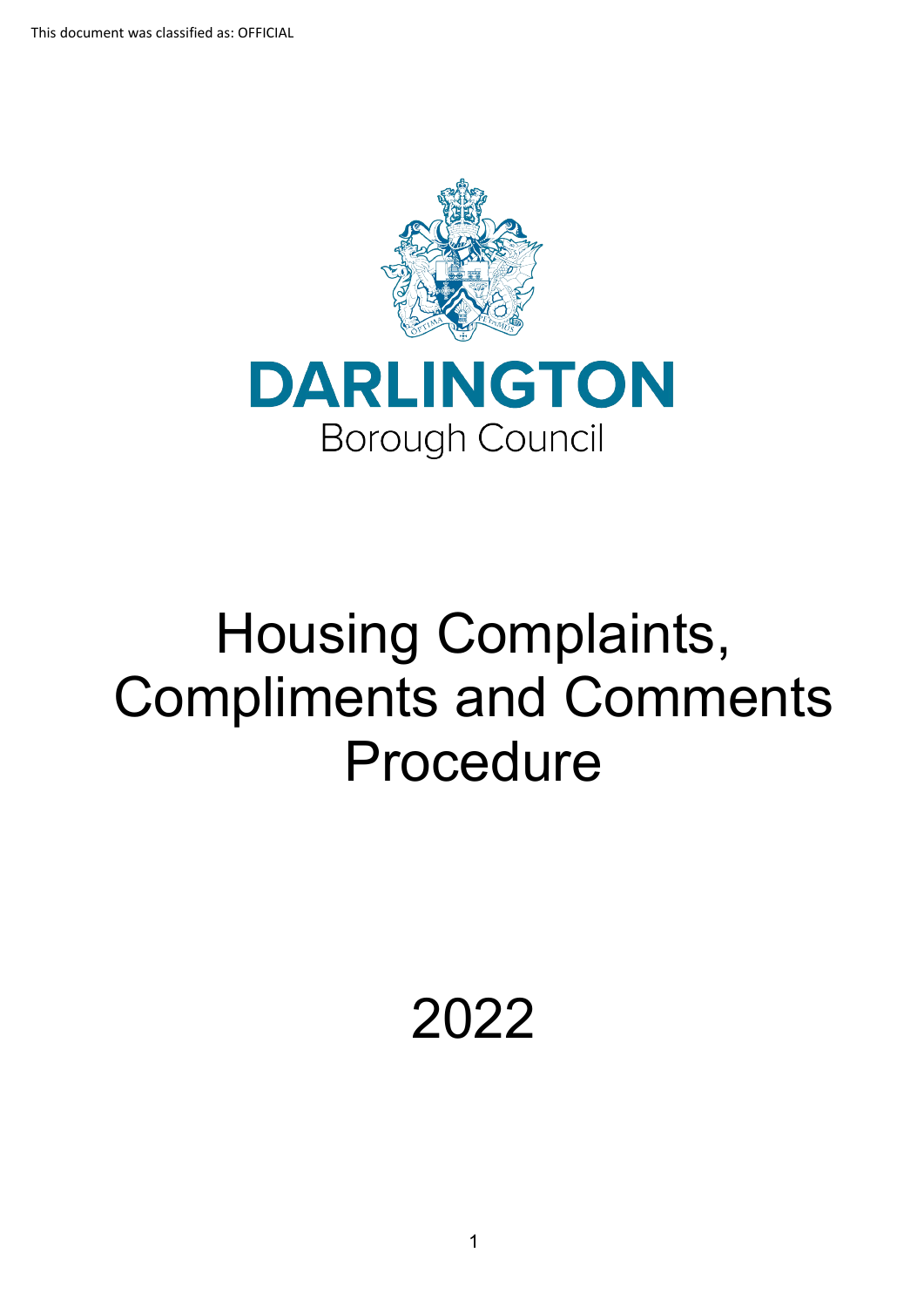## **Contents**

| <b>Section</b><br><b>Number</b>                                | <b>Title</b>                                                                                                                                                                                                                                                                                                                                                                              |
|----------------------------------------------------------------|-------------------------------------------------------------------------------------------------------------------------------------------------------------------------------------------------------------------------------------------------------------------------------------------------------------------------------------------------------------------------------------------|
| 1<br>$\overline{c}$<br>3<br>$\overline{\mathcal{A}}$<br>5<br>6 | Introduction<br><b>Complaints and Information Governance Team</b><br>Defining complaints<br>Who can use the complaints, compliments and comments procedure?<br>How can you contact us?<br>What the procedure covers                                                                                                                                                                       |
|                                                                | 6.1 Complaints about the attitude or behaviour of staff<br>6.2 Complaints about a Council policy being discriminatory<br>6.3 Complaints involving more than one department<br>6.4 Contracted services<br>6.5 Anonymous complaints<br>6.6 Compliments<br>6.7 Comments                                                                                                                      |
| 7                                                              | What the procedure does not cover                                                                                                                                                                                                                                                                                                                                                         |
|                                                                | 7.1 Insurance claims<br>7.2 Corporate, Adult and children's social care complaints, compliments<br>and comments<br>7.3 Complaints made 6 months after the date you learned that<br>something went wrong<br>7.4 Complaints relating to freedom of information and environmental<br>information requests<br>7.5 Complaints about councillors<br>7.6 Complaints subject to legal proceedings |
| 8<br>9<br>10<br>11                                             | Advocacy and representation<br>Involvement of councillors and MPs in the procedure<br>Accessibility and equal opportunities<br>The Procedure                                                                                                                                                                                                                                              |
|                                                                | 11.1 Stage 1 (Local resolution)<br>11.2 Stage 2 (Formal investigation)<br>11.3 Designated Person / Democratic Filter                                                                                                                                                                                                                                                                      |
| 12<br>13<br>14<br>15<br>16<br>17                               | <b>Housing Ombudsman</b><br>Putting things right<br>Recording and monitoring<br><b>Satisfaction surveys</b><br>Unreasonable and unreasonably persistent complainants<br>Record keeping and data sharing                                                                                                                                                                                   |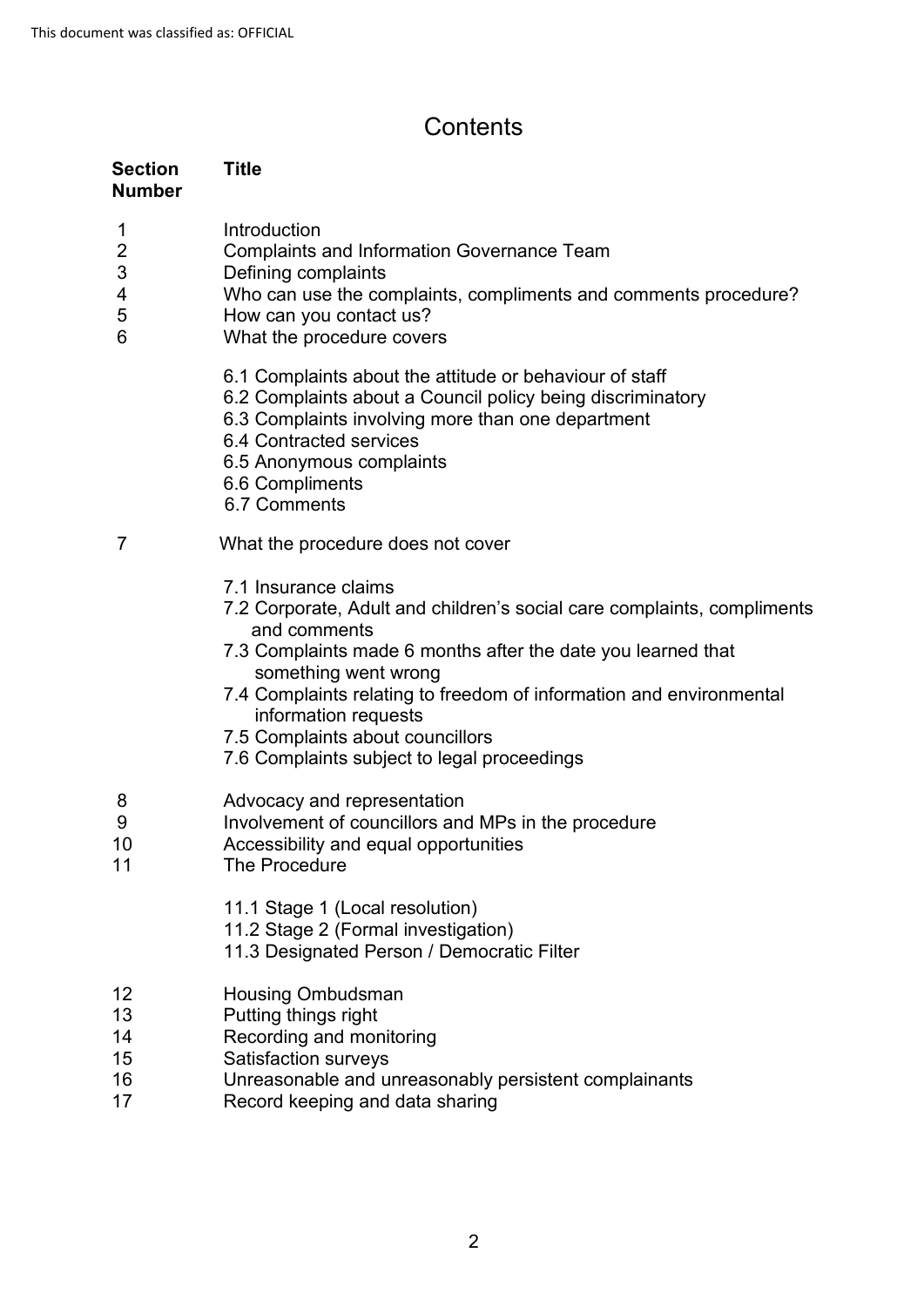#### **1 Introduction**

- make this aim a reality it is important that you have the opportunity to tell us what get things wrong so we can put them right. You can also tell us when we get 1.1 Our aim is to put you first and provide you with the best possible service. To you think about the services we provide. The Housing Complaints, Compliments and Comments Procedure is one way you can do this. You can tell us when we things right, make comments about the things we do and suggest new ways of doing things.
- We understand that sometimes it is difficult to complain. If you do need to make result. If we uphold your complaint you can expect an apology and for us to put 1.2 a complaint we will take your concerns seriously. We will treat you fairly and with respect and you can be confident that you will not receive a poorer service as a things right quickly. What we ask in return is that you treat our staff with respect.
- Act 2011 (the Act). The purpose of the procedure in relation to complaints is to before having to make the complaint. Some Housing complaints will be dealt 1.3 This procedure sets out how we will deal with your complaints, compliments and comments, including the consideration of your complaint by a 'Designated Person' or 'Democratic Filter' in accordance with the provisions of the Localism resolve your complaint and put you back in the position you would have been in with under the Council's Corporate Complaints Procedure. If your complaint is about an Adult or Children's Social Care Service or a Public Health service we will deal with it under the appropriate complaints procedure. This is a legal requirement. If your complaint is about any other Council service we will deal with it under the Council's Corporate Complaints, Compliments and Comments Procedure. If your complaint is about a Councillor it will be dealt with in accordance with the arrangements the Council has put in place in accordance with the Localism Act 2011. For more information see section 7
- matter informally. At stage 1 a manager from the service you are complaining about will usually respond to your complaint and try to put things right. If you are not happy with the outcome you can ask for your complaint to be investigated at Investigator or Complaints Manager. If you still remain dissatisfied you may refer the matter to the Democratic Filter for consideration. For more information see 1.4 This procedure has 3 stages in relation to complaints following which the matter may be considered by the Housing Ombudsman. We will try to resolve the majority of complaints at stage 1 and where appropriate we will resolve the stage 2. Stage 2 complaints will usually be investigated by the Complaints section 11.
- 1.5 It is important that all complaints, compliments and comments are made under the Council's procedures so we can monitor performance across the Council, identify topics and trends and improve our services accordingly.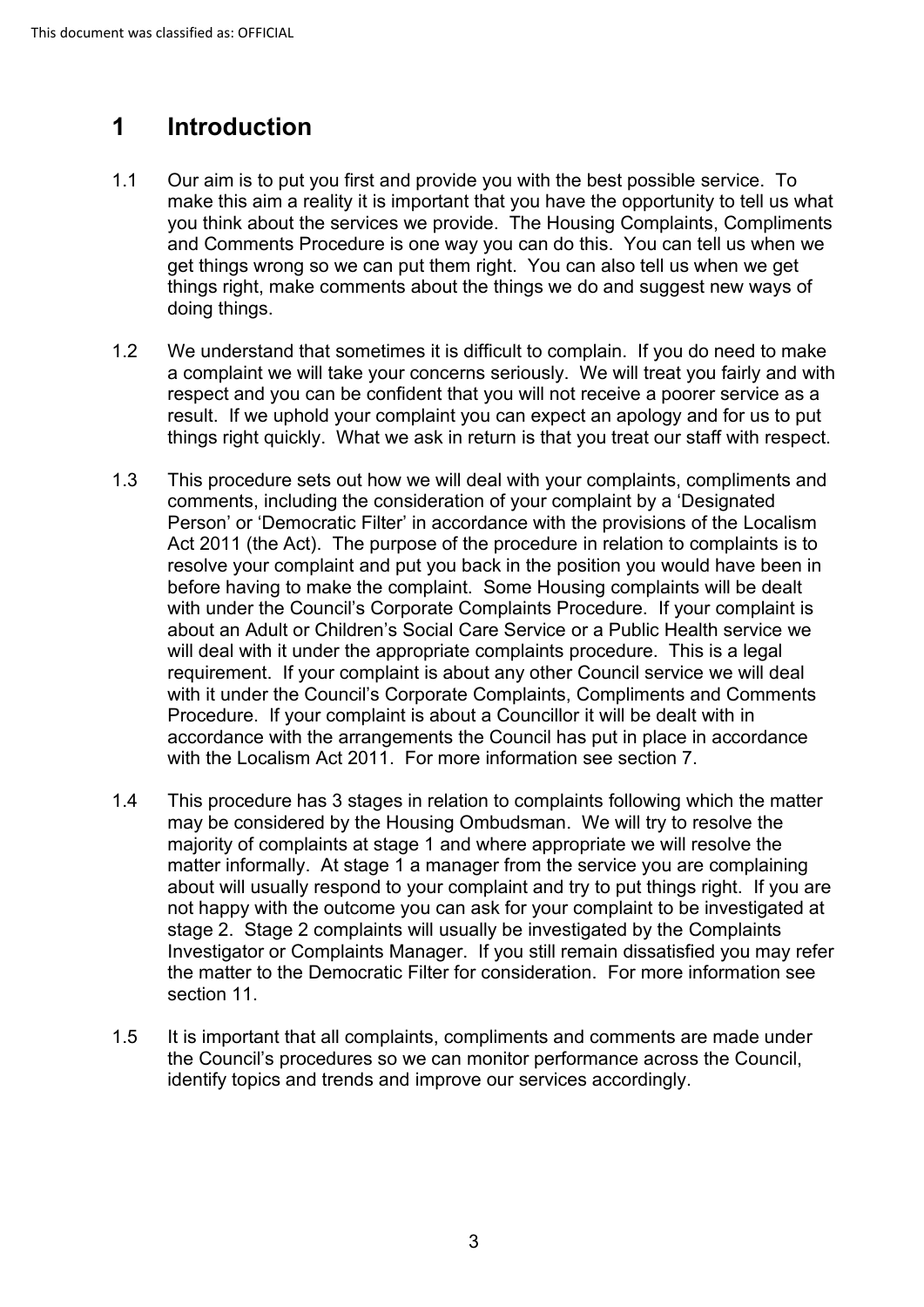#### **2 Complaints and Information Governance Team**

- In relation to its complaints function the team is made up of the Complaints 2.1 Manager, Complaints Investigator and the Complaints and Information Governance Assistants. The team oversees all of the complaints, compliments and comments procedures the Council operates. The team provides advice and information to complainants, members of staff and Councillors.
- provide advice on the support available for staff involved in complaints. 2.2 The team can provide information about the Council's complaints procedures in other formats and help arrange Advocates and Interpreters. The team can also
- The team records and acknowledges all complaints made under the Council's about complaints to identify any topics and trends and help improve services. 2.3 complaints procedures, provides support to staff responding to complaints and monitors the progress of complaint investigations. The Complaints Investigator or the Complaints Manager usually undertake stage 2 investigations in relation to Corporate and Housing Complaints. The team uses the information it collects
- Housing Ombudsmen. 2.4 The team is also the central point of contact for the Local Government and  $\overline{\phantom{a}}$
- 2.5 You can contact the team by telephone, e-mail, in writing, in person, by video call or by any other reasonable means.

#### **Complaints and Information Governance Team**

Telephone: (01325) 406777

E-mail: [complaints@darlington.gov.uk](mailto:feedback@darlington.gov.uk?subject=feedback@darlington.gov.uk) 

On-line form: [www.darlington.gov.uk/complaints](http://www.darlington.gov.uk/complaints) 

Write to or visit:

Complaints and Information Governance Team Darlington Town Hall **Darlington** DL1 5QT

#### *N.B. Please arrange an appointment prior to visiting to ensure someone is available to meet with you.*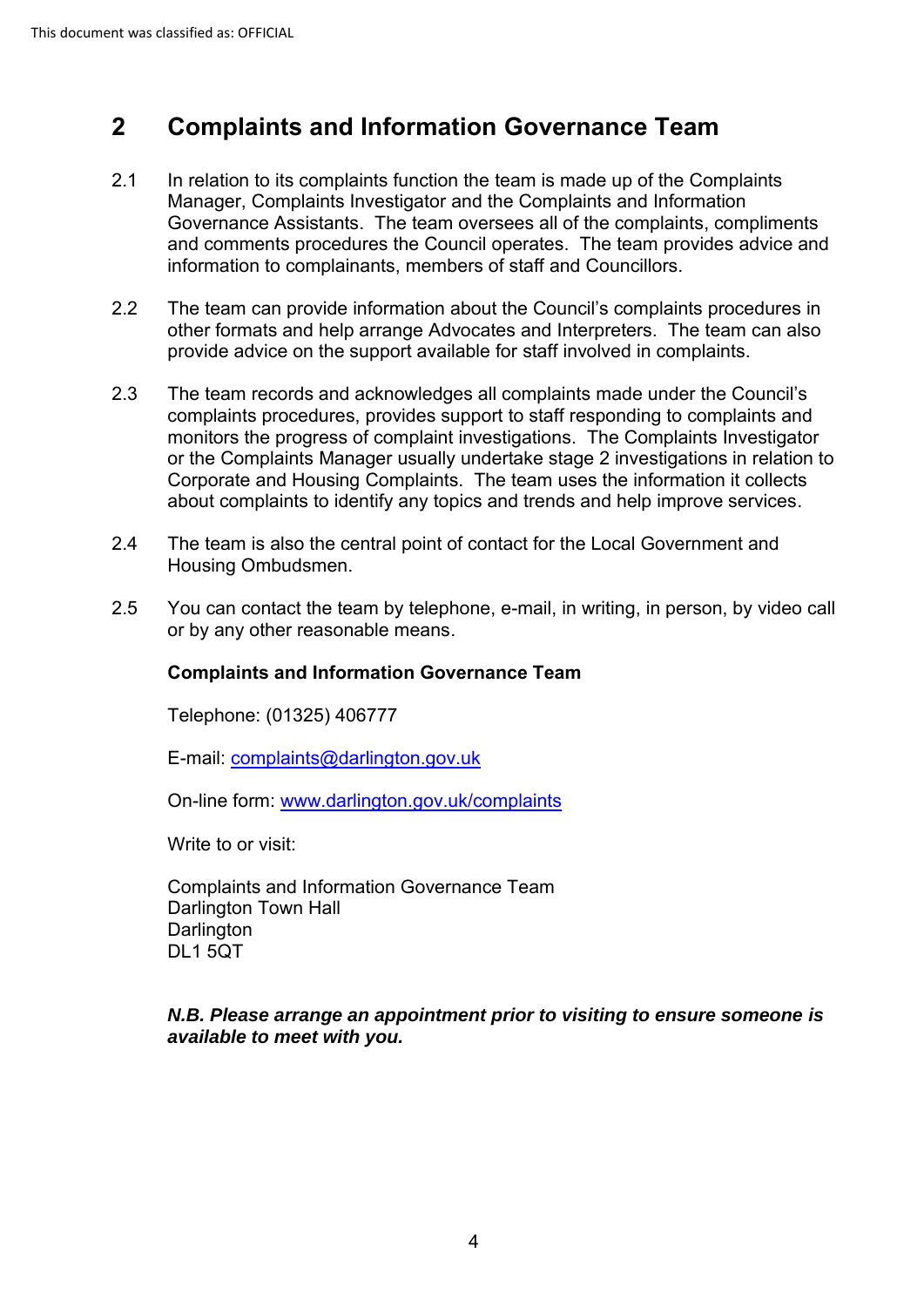## **3 Defining complaints**

3.1 Darlington Borough Council defines a complaint as:

**"***An expression of dissatisfaction, however made, about the standard of service, actions or lack of action by the organisation, its own staff, or those acting on its behalf, affecting an individual resident or group of residents*.**"**

## **4 Who can use the complaints, compliments and comments procedure?**

- 4.1 The following people can use this procedure:
	- This includes people who have a lease, tenancy, licence to occupy, service Council. If the complaint is made by an ex-occupier they must have had a legal a) A person who is or has been in a landlord/tenant relationship with the Council. agreement, or other arrangement to occupy premises owned or managed by the relationship with the Council at the time that the matter complained of arose;
	- b) A representative of any of the people above who has that person's consent to make a complaint on their behalf;
	- c) A representative of any of the people above who does not have the capacity to give their consent to someone to act on their behalf. The Council must be satisfied that the representative has the legitimate authority to act on the person's behalf; or
	- d) A person with the legal capacity to make a complaint on behalf of any of the people above who is deceased.

## **5 How can you contact us?**

- 5.1 We have tried to make it as easy as possible for you to tell us what you think. If you know the member of staff who delivers your service you can speak to them about the problem.
- website, write to us, e-mail <u>complaints@darlington.gov.uk</u> or you can use our 5.2 You can fill out a complaints form, available in all Council buildings and on our on-line complaints form [www.darlington.gov.uk/complaints](http://www.darlington.gov.uk/feedback)
- 5.3 You can also telephone, visit the Complaints and Information Governance Team or make your complaint by any other reasonable means (contact details on previous page).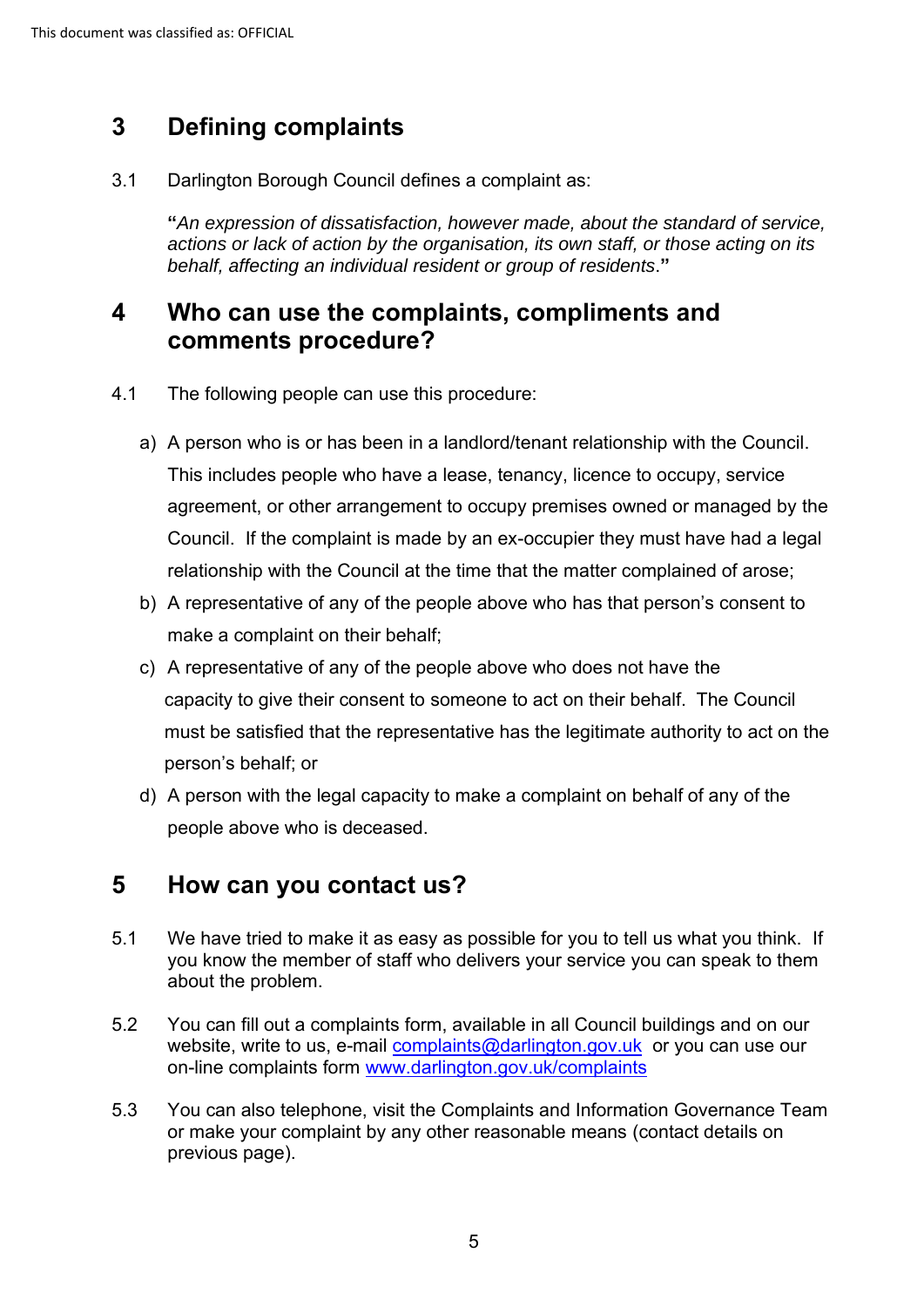5.4 We do not accept complaints, compliments and comments under this procedure via social media. Where a potential complaints, compliment or comment is identified on one of the Council's social media platforms we will sign post the resident in the direction of this procedure.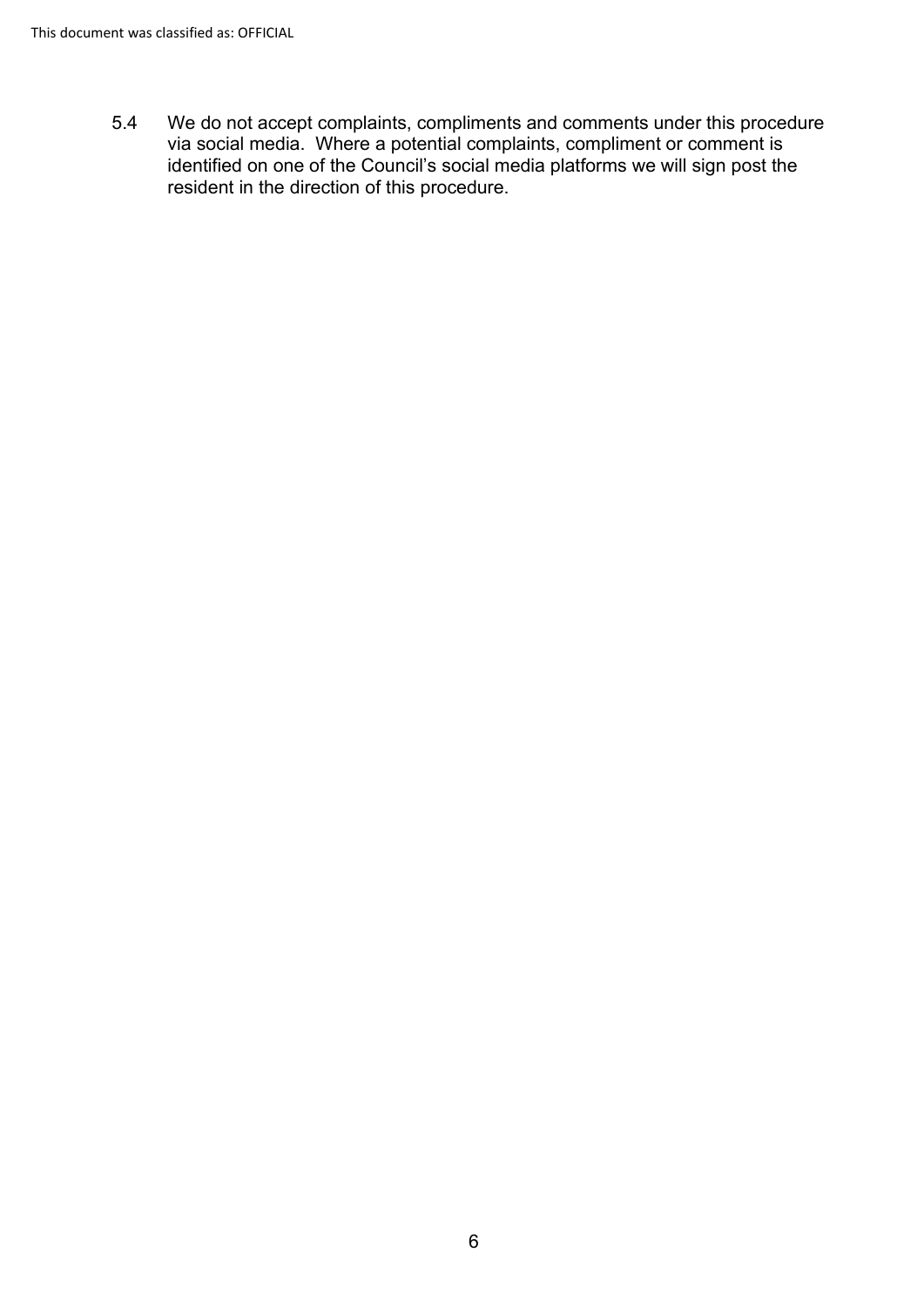# **6 What the procedure covers**

- Council in relation to our provision and management of housing. A complaint 6.1 This procedure covers compliments\*, comments\* and complaints about the may be about:
	- a failure to provide accurate information;
	- delays in decision making;
	- dissatisfaction with a decision;
	- delays in providing services;
	- failure to deliver services;
	- the appropriateness of services;
	- the quality of services;
	- the lack of services;
	- changes to services;
	- a failure to follow the Council's policies and procedures;
	- the lack of proper procedures;
	- the attitude or behaviour of staff\*;
	- a Council policy\*; and
	- contracted services\*;

*This list does not cover everything but provides a good idea of the kinds of complaints the Council might receive.*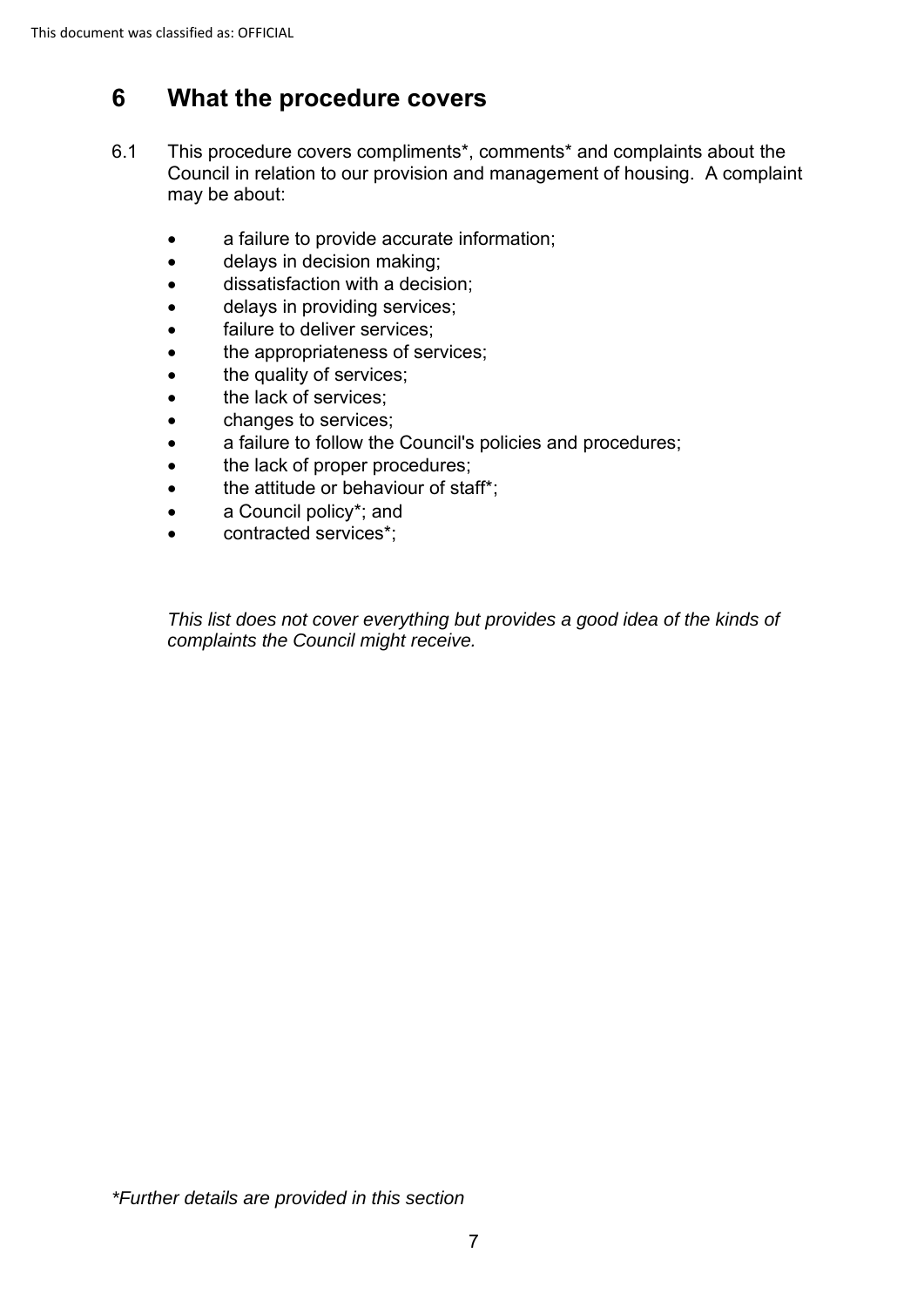## 6.2 **Complaints about the attitude or behaviour of staff**

a) Where your complaint relates solely to the attitude or behaviour of a member of staff we may deal with it under the Council's employment procedures.

#### 6.3 **Complaint about a Council policy**

- contribute to a systemic service failure. If we decide not to investigate the a) If you simply disagree with a Council policy we will not investigate the matter as a complaint unless we believe the policy is likely to give rise or matter as a complaint we will take your comments on board.
- b) Where you feel a Council policy unfairly discriminates against a particular group of people with protected characteristics as set out in the Equality Act 2010 we will investigate the matter as a complaint.

## 6.4 **Complaints about contracted services**

- a) If you receive a service from a contractor on behalf of the Council you can use the Council's complaints procedure.
- b) If the contractor has their own complaints procedure we will usually give them the opportunity to put things right. If you are not happy with the way they deal with your complaint you can ask the Council to look into the matter.
- c) If you would prefer to use the Council's complaints procedure in the first instance you should discuss your reasons with the Complaints Manager who can advise on the most appropriate course of action.
- d) Contractors should be aware that the Council is subject to the Freedom of and the Data Protection Act 1998. The Council may be requested to Information Act 2000, the Environmental Information Regulations 2004 disclose information in relation to complaints about a service provided by a contractor and, although every effort will be made to consult the organisation concerned, the decision to disclose or withhold information will ultimately be made by the Council.

#### 6.5 **Compliments**

- pay someone a compliment in person they will pass the details on to the Complaints and Information Governance Team to be recorded. a) Compliments are a great way of telling us when we get things right. If you
- b) If you pay someone a compliment via the Complaints and Information Governance Team, they will record it, send you an acknowledgement and pass it on to the appropriate person.
- c) Compliments can help us share good practice and improve services.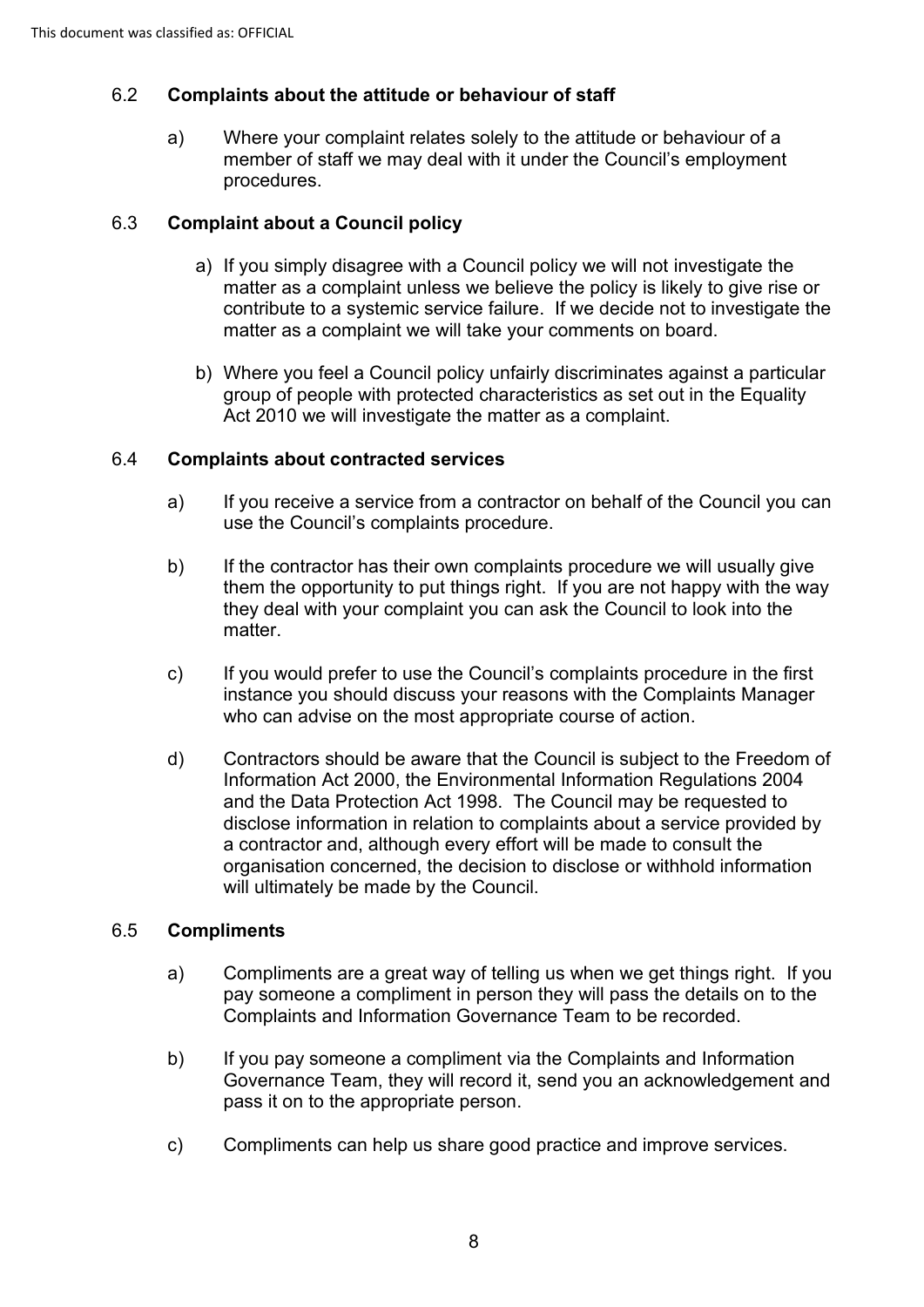#### 6.6 **Comments**

- projects or services in general. If you pass your comments on to a a) Comments are also a great way of sharing your ideas about particular member of staff they will pass the details on to the Complaints and Information Governance Team to be recorded.
- b) If you make a comment via the Complaints and Information Governance Team, they will record it, send you an acknowledgement and pass it on to the appropriate service.
- c) Where a response is required the service will provide one within **25 working days** of the date we receive your comment.
- d) The Complaints and Information Governance Team will record any actions taken as a result of your comment.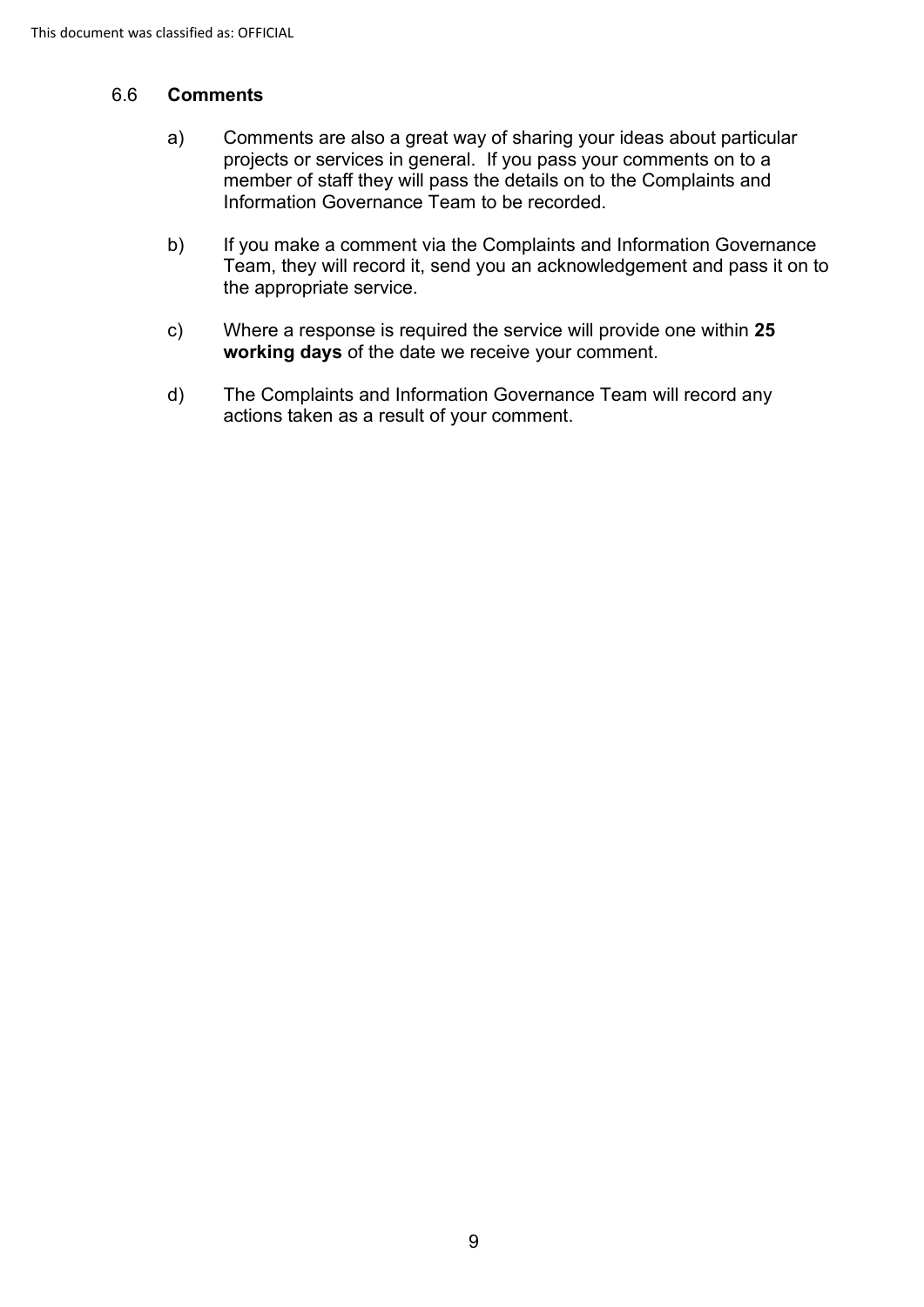## **7 What the procedure does not cover**

Some things are not covered by this procedure because they are either covered by another policy or procedure or are outside the Council's control.

They include:

- requests for service (for example, the **first time** you ring to report a fault or request a repair);
- complaints about the actions of a third party (for example, a noisy neighbour);
- matters where a separate means of resolution exist (for example, an Appeals Process, Courts or Tribunals);
- matters dealt with under the Council's Employment Procedures;
- insurance claims against the Council\*;
- requests for information;
- corporate complaints (complaints about any other Council service);\*
- complaints about adult social care services\*;
- complaints about children's social care services\*;
- complaints about the Council's public health functions\*;
- complaints that have already been investigated under this or another of the Council's complaints procedures;
- complaints that have been investigated by the Housing or Local Government Ombudsman;
- complaints made six months after the date you learned that something went wrong (in some cases we may be able to consider your complaint)\*;
- • complaints relating to freedom of information and environmental information requests\*;
- complaints about Councillors\*;
- complaints outside the Council's jurisdiction (for example, complaints about utilities companies);
- complaints subject to legal proceedings\*;
- • complaints about the level of rent or service charge or the amount of the rent or service charge increase;
- complaints from contractors about their commercial or contractual relationships with the Council; and
- complaints about terms of employment or other personnel issues, or the ending of a service tenancy following the ending of a contract of employment.

*\*Further details are provided in this section*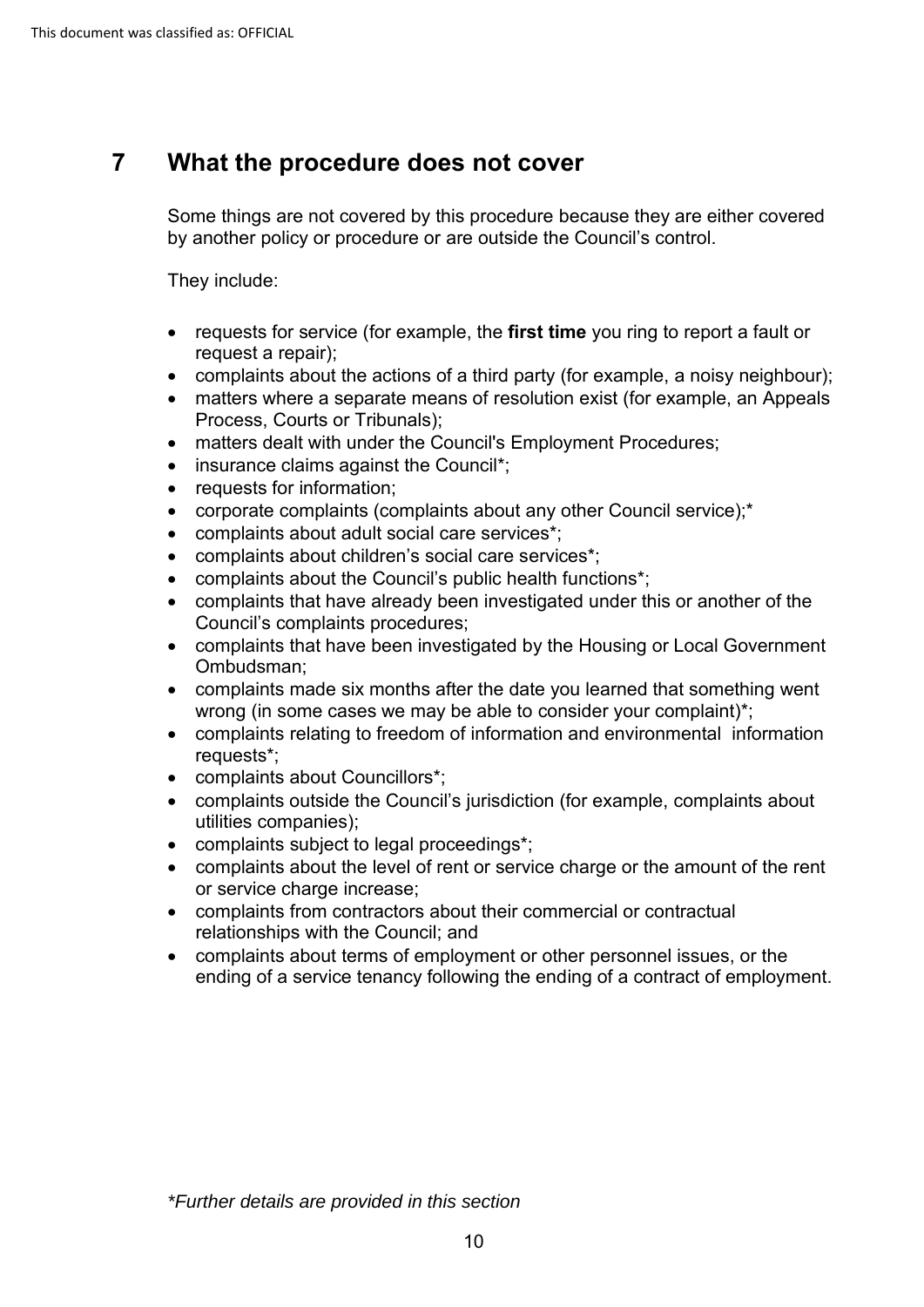#### 7.1 **Insurance Claims**

 a) We will not usually look into your complaint if the issue is something which should be dealt with as an insurance claim against the Council.

#### 7.2 **Corporate, Adult and Children's Social Care and Public Health complaints, compliments and comments**

- a) Corporate complaints (complaints about any other Council service excluding Adult and Children's Social Care) are dealt with under the Council's Corporate Complaints, Compliments and Comments Procedure.
- b) Adult and children's social care services are required by law to have their own complaints procedures. You can make a complaint, compliment or comment about an adult or children's social care service whether that service is provided directly by the Council or by a contracted agency or care home on behalf of the Council.
- We will deal with complaints about the exercise of our public health (Partnership Arrangements, Care Trusts, Public Health and Local c) We will deal with complaints about the exercise of our public health functions in accordance with the NHS Bodies and Local Authorities Healthwatch) Regulations 2012.
- d) To make a complaint contact the Complaints and Information Governance Team, see contact details in **section 2**.

#### 7.3 **Complaints made 6 months after the date you learned that something went wrong**

- a) Though not exclusive, we may accept your complaint for one or more of the following reasons:
	- You are a vulnerable adult or child and did not complain because you were scared of what might happen.
	- • We believe that there would be a benefit to you in looking into your complaint.
	- incident happened to enable an effective and fair investigation to be • There is likely to be enough information available from the time the carried out.
	- happened to enable an effective and fair investigation to be carried • There are enough people available from the time the incident out.
	- Where action needs to be taken in light of human rights based legislation.
	- Where complaints concern safeguarding or health and safety issues.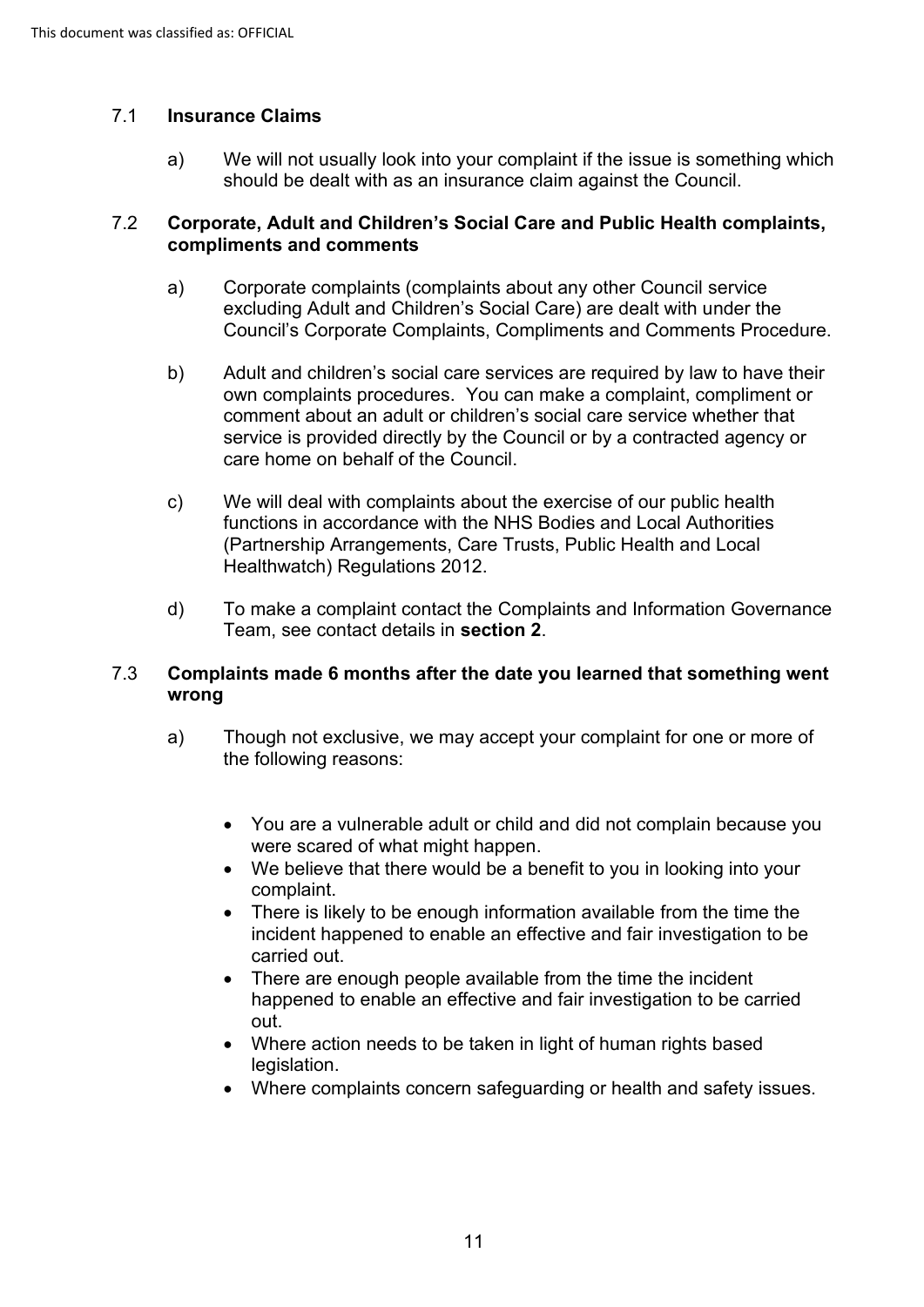## 7.4 **Complaints relating to freedom of information and environmental information requests**

 requests will be the subject of an internal review undertaken by the outcome of the review you can refer the matter to the Information a) Complaints about freedom of information and environmental information Complaints and Information Manager. If you are unhappy with the Commissioner.

 Telephone: 0303 123 1113 Information Commissioner's Office Wycliffe House Water Lane Wilmslow **Cheshire** SK9 5AF Website: [www.ico.org.uk](http://www.ico.org.uk/) 

## 7.5 **Complaints about councillors**

- a) The Localism Act 2011 requires "arrangements" to be put in place under of a Parish Councillor), or of a Committee or Sub-Committee of the which allegations that a member or co-opted member of the Authority (or authority, has failed to comply with that Authority's Code of Conduct can be investigated and decisions made on such allegations.
- b) For more information on the Member's Code of Conduct or to make a complaint on-line visit: [www.darlington.gov.uk/complaints](http://www.darlington.gov.uk/feedback)

#### 7.6 **Complaints subject to legal proceedings**

- a) We will not look into your complaint if it has been the subject of legal proceedings and you raised the subject matter of the complaint as part of those proceedings.
- b) We may not look into your complaint if you or the Council has or intends to take legal action in relation to the issue. However, we will take steps to ensure that residents are not left without a response for lengthy periods of time, for example, where a letter before action has been received or issued but no court proceedings are started or settlement agreement reached.
- c) In certain circumstances we may look into your complaint, for example, where putting it on hold would result in you losing a service or not being provided with a service to meet your needs.

## **8 Advocacy and representation**

 Governance Team can help you arrange an advocate. An advocate is someone 8.1 If you need some help to make your complaint the Complaints and Information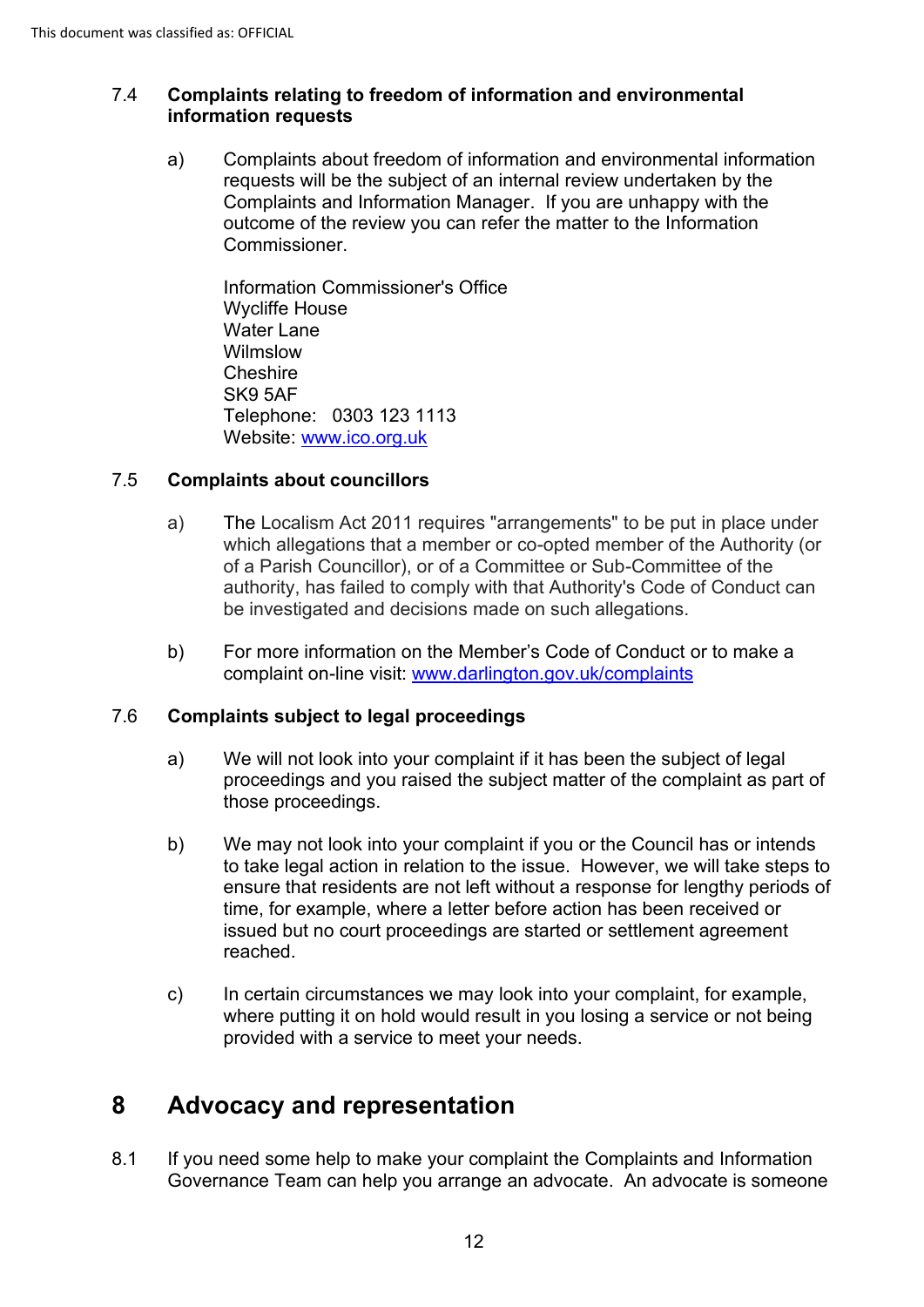who can speak on your behalf.

- 8.2 You might prefer a friend or relative to make a complaint on your behalf. If someone is complaining on your behalf you must tell us you have given your consent for us to share your personal information with them. The easiest way to do this is to fill in one of our complaints forms or by using our on-line form.
- 8.3 If you are acting on behalf of someone we will decide whether or not you are acting in their best interest before investigating the complaint.

## **9 Involvement of councillors and MPs in the procedure**

- 9.1 If you have any concerns it may be helpful to discuss them with your local councillor. Your councillor can help you decide on the best course of action.
- 9.2 This may involve putting you in touch with the appropriate council officer or making an enquiry on your behalf.
- 9.3 In cases where you need to make a complaint your councillor should refer you to the Complaints and Information Governance Team. They can make a complaint on your behalf and support you through the process. If your councillor does make a complaint on your behalf we will copy them in to all correspondence unless they request otherwise.
- 9.4 Whether or not you seek advice from a councillor you can expect a high quality service.
- 9.5 The same principles will apply where you make your complaint via your Member of Parliament (MP).

# **10 Accessibility and equal opportunities**

- 10.1 We are committed to making sure that everyone has equal access to all our services, including the complaints procedure.
- 10.2 To help make sure our complaints procedure is easily accessible we:
	- use plain language;
	- • accept complaints over the phone or in person, in writing, by e-mail, via our website or by any other reasonable means;
	- • provide information and responses in Braille, large print, audio, easy read format and other languages where needed; and
	- provide translators (including sign language translators) where needed.

## **11 The Procedure**

## 11.1 Stage 1 (Local Resolution)

a) If your issue is not something we can resolve immediately as part of our day to day business, we will usually deal with it as a stage 1 complaint.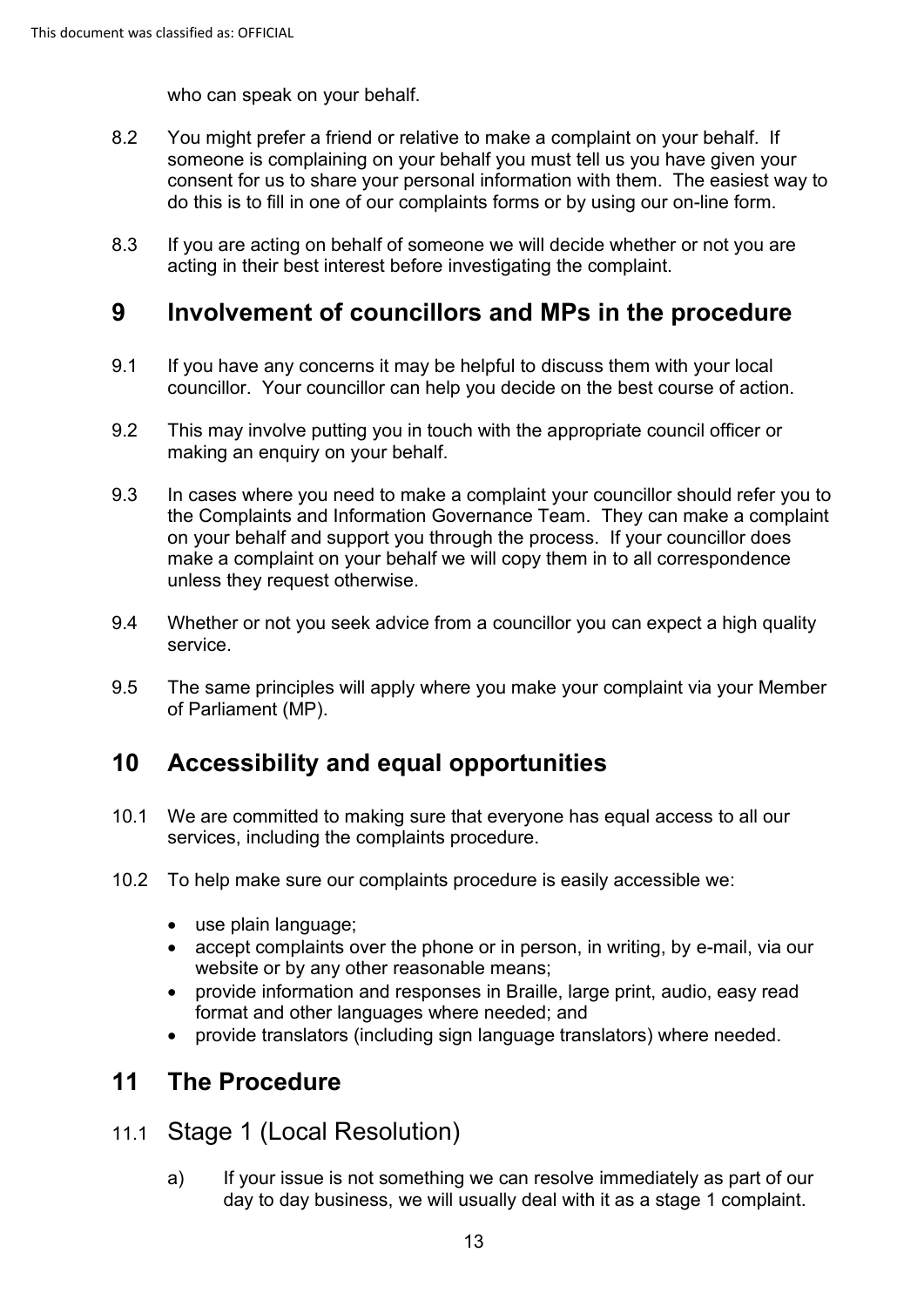Stage 1 is where we try to resolve your complaint locally within the service you are complaining about. We aim to resolve the majority of complaints at stage 1 of the procedure.

- b) At stage 1 we will send you an acknowledgement within **3 working days**  of the date we receive your complaint.
- c) We will appoint a Responding Officer to look into your complaint. This will usually be a manager or team leader from Housing or Building Services.
- d) The Responding Officer will contact you where appropriate to clarify the issues and your desired outcome in relation to each element of your complaint.
- e) The Responding Officer will contact you with a thorough response within **10 working days from receipt of complaint** – if this is not possible, they will contact you with an explanation and a date by when the stage one response should be received. This should not exceed a further **10 working days** without good reason.
- Complaints and Information Governance Team within **20 working days** of f) If you are unhappy with the outcome at stage 1 you should contact the the date of your stage 1 response to request moving your complaint to stage 2.
- g) If you have not received a response by the time the stage 1 target date is up and you have not heard from the Responding Officer you should contact the Complaints and Information Governance Team. Where the investigation is almost complete we may extend the timescale, alternatively we may escalate your complaint to Stage 2.
- h) We may need to agree to extend the timescale for response where people are unavailable due to sickness absence, annual leave or other commitments or where we are waiting for an advocate or translator to be appointed. This will be the exception and not the rule. The Responding Officer will contact you where it is necessary to extend the timescale for response. If you do not receive a response by the agreed date you should contact the Complaints and Information Governance Team.
- appropriate we will investigate your complaint at stage 2 of the procedure. i) *If your complaint is about the manager of the service concerned we may ask a manager from another service to look into your complaint. Where This will depend on the nature of your complaint.*

## 11.2 Stage 2 (Formal Investigation)

- received a response we will formally investigate your complaint at stage 2 a) If you are unhappy with the outcome of your stage 1 complaint or have not of the procedure.
- b) At stage 2 we will send you an acknowledgement within **3 working days**  of the date we receive your complaint.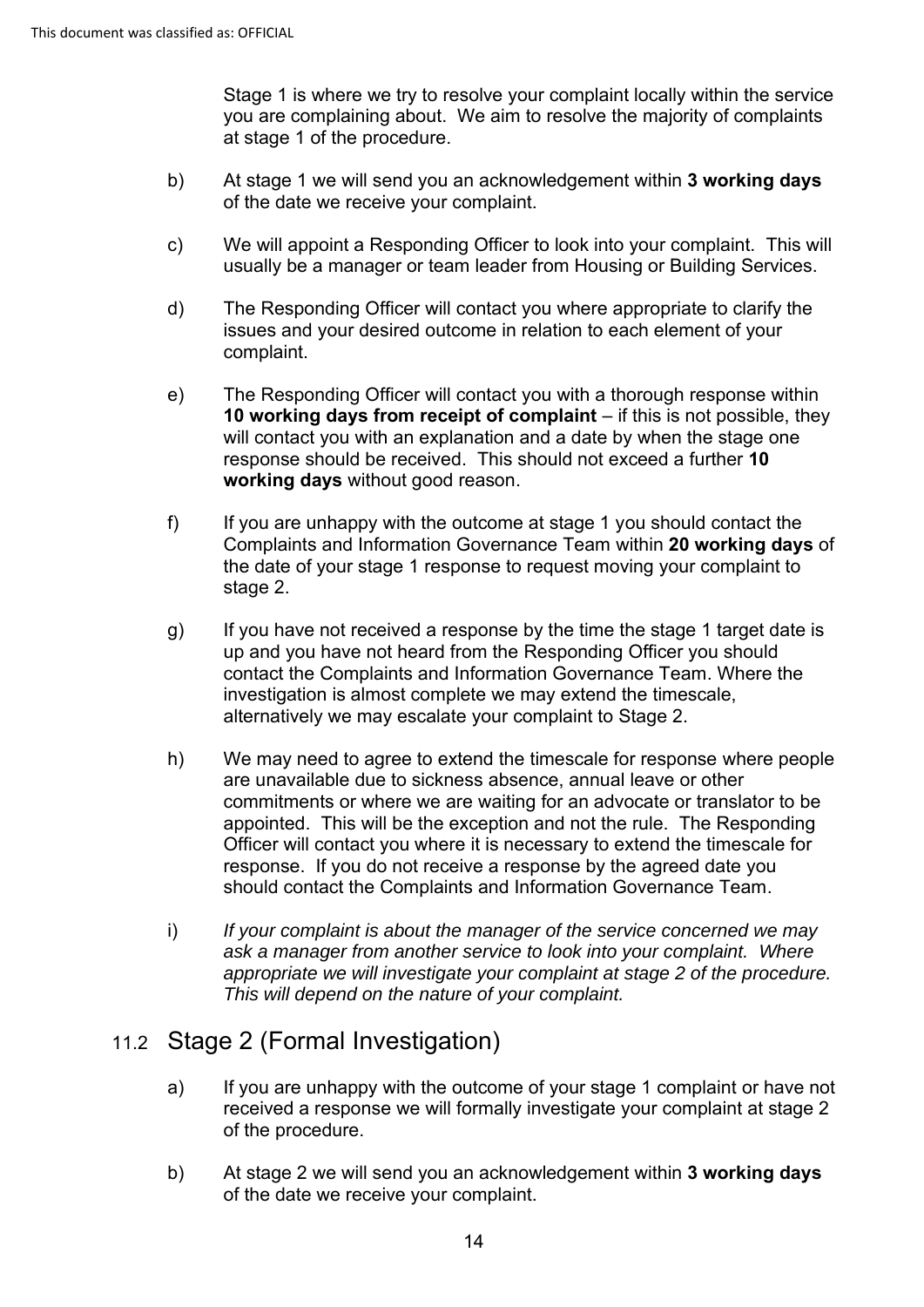- c) We will appoint an Investigating Officer to look into your complaint. This will usually be the Complaints Investigator or Complaints Manager.
- d) The Investigating Officer will contact you where appropriate to clarify the issues and your desired outcome in relation to each element of your complaint.
- e) The Investigating Officer will contact you with a thorough response within **20 working days from request to escalate** – if this is not possible an explanation and a date when the stage two response will be received. This should not exceed a further **10 working days** without good reason.
- the date of your stage 2 response who will advise you how to progress the f) If you are unhappy with the outcome at stage 2 you should contact the Complaints and Information Governance Team within **20 working days** of matter.
- g) If it is not going to be possible to investigate your complaint within 30 working days the Investigating Officer will contact you and explain the reason why.
- h) We may need to extend the timescale for response where people are or where we are waiting for an advocate or translator to be appointed. This will be the exception and not the rule. The Investigating Officer will Complaints and Information Governance Team. unavailable due to sickness absence, annual leave or other commitments contact you where it is necessary to extend the timescale for response. If you do not receive a response by the agreed date you should contact the
- i) *Where your complaint is about the complaints procedure or where there is a potential conflict of interest we will appoint a manager from another department to investigate your complaint.*

## 11.3 Designated Person/Democratic Filter

- a) If you are unhappy with the outcome of your stage 2 complaint you can for eight weeks, after which time you will be entitled to refer the matter to either refer the matter to the Designated Person/Democratic Filter or wait the Housing Ombudsman directly.
- b) The Designated Person/Democratic Filter can be a MP, a local Councillor or a recognised Tenant Panel. In Darlington we do not currently have a recognised Tenant Panel.
- c) On receiving your complaint the Designated Person/Democratic Filter can decide to:
	- help resolve your complaint directly;
	- refer your complaint to the Housing Ombudsman before the eight week time limit *(this must be in writing)*; or
	- • decide to do neither *(in which case they will confirm this to you in writing)*.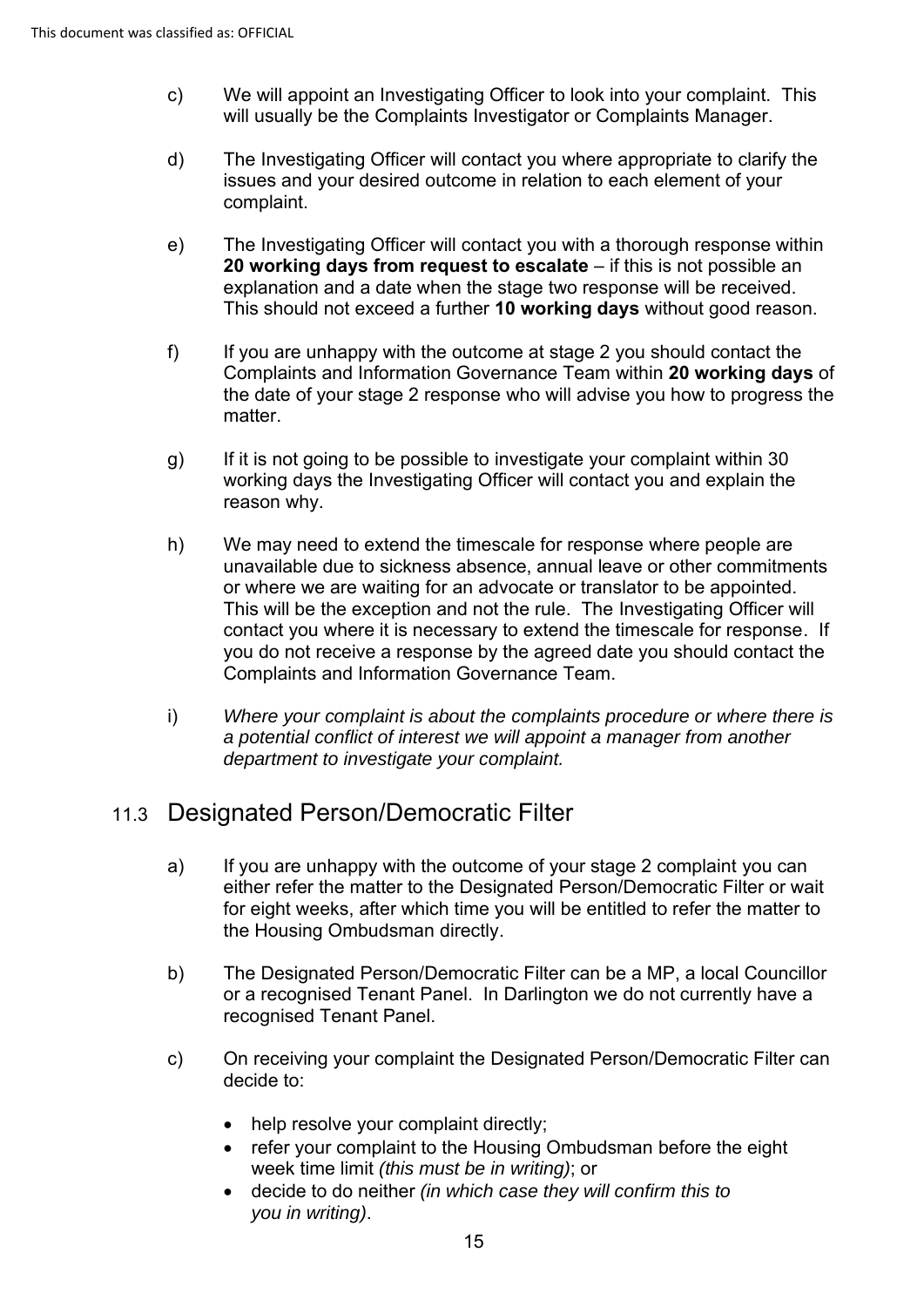d) If the Designated Person/Democratic Filter decides not to take any action you may refer the matter to the Housing Ombudsman on receipt of their written response.

## **12 Housing Ombudsman**

- 12.1 The Housing Ombudsman will consider whether your complaint comes within their jurisdiction, investigate as appropriate and come to a decision on your complaint.
- 12.2 Following the Housing Ombudsman's consideration of your complaint we will not consider the matter further.
- 12.3 The Housing Ombudsman's contact details are:

Housing Ombudsman Service Po Box 152 Liverpool L33 7WQ

**Telephone**  0300 111 3000 **Fax**  020 7831 1942

**Email** 

[info@housing-ombudsman.org.ukk](mailto:info@housing-ombudsman.org.ukk) 

**Website**  [www.housing-ombudsman.org.uk](http://www.housing-ombudsman.org.uk/) 

## **13 Putting things right**

- 13.1 When you make a complaint we will ask you what you would like us to do to put things right. We will take your views into account but it may not always be possible to give you exactly what you want. Where this is the case, we will discuss the matter with you and come to an agreement.
- actions is to put you back in the position you were in before the problem occurred and make amends for any loss you may have suffered as a result. Although we will consider each complaint on its merits we will try to ensure we 13.2 If we uphold your complaint you can expect an apology and for us to put things right quickly. We may also propose a number of other actions. The aim of these offer similar remedies for similar situations.
- 13.3 Remedies may include a review of our practices and procedures to ensure that the same thing does not happen again, or we may take a specific action.

## **14 Recording and reporting**

14.1 The Complaints Manager is responsible for making sure complaints, compliments and comments received by the Council are dealt with in line with the relevant complaints procedure. The Complaints Manager will record all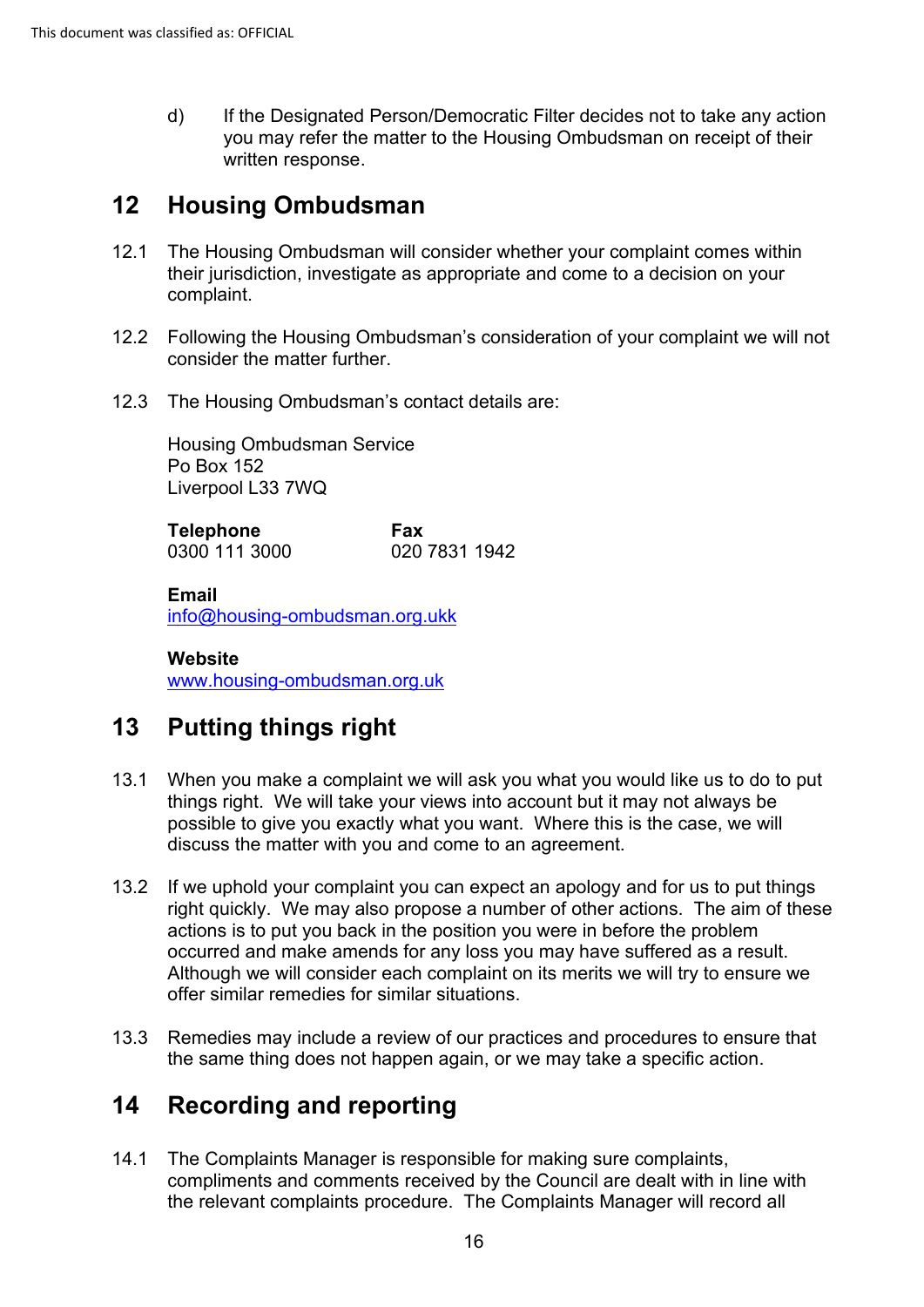information in relation to complaints, compliments and comments. The Complaints Manager will use this information to identify topics and trends so that we can learn from the things you tell us and improve our services accordingly.

## **15 Satisfaction surveys**

 is not about the outcome of your complaint. We would appreciate you taking the time to fill this in and help us improve the way we handle complaints. 15.1 Once we have dealt with your complaint we will ask you if you want to complete a satisfaction survey. This is about how you feel we handled your complaint. For example, whether or not we kept you informed, met timescales and so on, it

## **16 Unreasonably persistent complainants**

- 16.1 We do not normally limit contact with our offices. However, if you display unreasonably persistent behaviour for example, you contact our offices so many times that it hinders our handling of your complaint we may take action to limit your contact.
- 16.2 We would not take action simply because you are not satisfied with the outcome of our investigation or because you refer your complaint to the Housing Ombudsman. That is your right and pursuing your complaint through the appropriate channels is not the same as being unreasonably persistent.
- 16.3 For more information contact the Complaints and Information Governance Team.

## **17 Record keeping and data sharing**

- will be maintained by the Responding/Investigating Officer, Designated Person 17.1 During the complaints process a file containing correspondence and other relevant documentation (such as written notes, transcripts of conversations, etc) or Democratic Filter.
- Responding/Investigating Officer, Designated Person or Democratic Filter will 17.2 Following the conclusion of each stage of the Council's complaints procedure the send their response and any supporting documents to the Complaints and Information Governance Team. Any irrelevant information will be disposed of in a secure manner (i.e. shredding of paper documents and deletion from electronic systems) by the Responding/Investigating Officer, Designated Person or Democratic Filter.
- 17.3 All records will be kept in line with the Council's retention periods.
- 17.4 During the complaints process it may be necessary to share your personal details with council officers and the Designated Person or Democratic Filter. We will only share details that are relevant to your complaint. Such details will only be recorded by the Responding/Investigating Officer, Designated Person or Democratic Filter and the Complaints and Information Governance Team.
- your personal data may be shared with the Borough Solicitor. 17 17.5 If you decide to take your complaint to the Housing Government Ombudsman